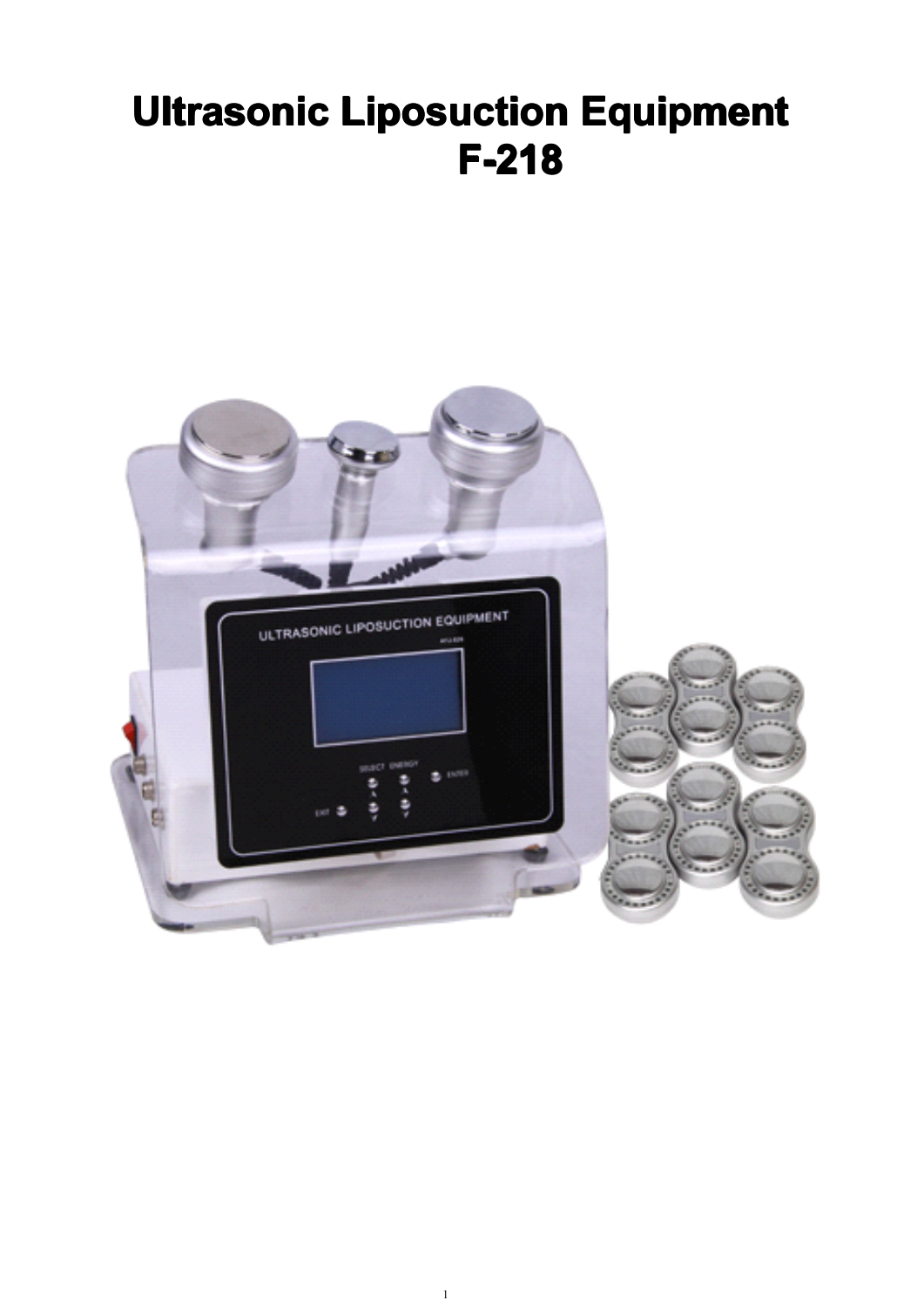## **User Manual**

#### **SUMMARIZE**

Cellulite is one of medicinal social problems in the developed countries. In china, there exist about 0.5 billion persons potential on body slimming. Who consumed on it 6 to 10 billion RMB yuan. One third people in Beijing, Shanghai, Guangzhou died of the heart and blood vessel diseases, which is much more than natural aged death. Basis on it, all kinds of slimming ways in the market, slimming brands quickly popular. But many unscientific, immature thoughts and technics make most of people's weight reduction, then turn fat, again and again, as well as unreasonable equipments make people's bodies serious damage.

#### **WHAT DOES THE OBESITY MEAN?**

The obesity means <sup>a</sup> certain extent overweight and fatness layer over depth, it is fatness in the body, especial is caused by the triglyceride accumulation too much. The obesity can be divided into two, Single Obesity and Secondary Obesity. Normal we see the former. Single Obesity occupies 99% in the obesity, wecannot find what causes the single obesity. In medicine, it is also named Primary Obesity. It maybe relevant to Descendiblity, foods, sporting habits. So called S Secondary Obesity, that is caused by some healthy problems, that is to say, we can source the reasons of Secondary Obesity. It occupies 1% in the obesity, can be classified into Hypothalamus Obesity, Pituitary Obesity, Hypothyroidism Obesity, Cushing's Syndrome Obesity, Gonad Functional Retardation

Obesity etc, separately caused by the thalamencephalon, pituitary, hypothyroid and gonad diseases. Among them. Mostly Cushing's Syndrome Obesity, Hypothyroidism Obesity happen to the adults, Hypothalamus Obesity always to the children, which is caused by the craniopharyngioma

#### **WORK THEORY**

The equipment takes the strong ultrasonic heads to release 40,000Hz powerful ultrasonic, speedy vibrates fattiness cells, produces countless vacuum air pocket in and out of cells, mightily impacts the fatty cells, makes the cell membrane produce the inner cracking, so as to dissolve the triglyceride to be the glycerin and free fatty acid, then under the power of RF wave with 0.5MHZ, to exhaust them out through the liver sausage circulation, at last, uses the dynamical red photon and the oriented electrode to do skin tightening, gets the body slimming and beauty effects.

#### **FUNCTION FUNCTIONAND THERAPEUTIC THEORY**

#### **1. Mightily cracking the cellulite, remove the fatness.**

It uses the strong ultrasonic head to shoot 40,000Hz ultrasonic, after entering the body, will make the fatty cells produce mighty cracking effect and fatty cells friction, effectively exhaust the heat energy, exhaust cells water, let fatty cells shrinking. Moreover, when the ultrasonic vibrates, there will bring mighty impaction among cells, fatty cells will be less, so get effect of fatness removal.

#### 2. Dissolve the fatness, do lymph drainage, skin tightening, enhance skin elasticity.

It takes the most advanced RF technique and energy, directly penetrate into deep-seated cellulite.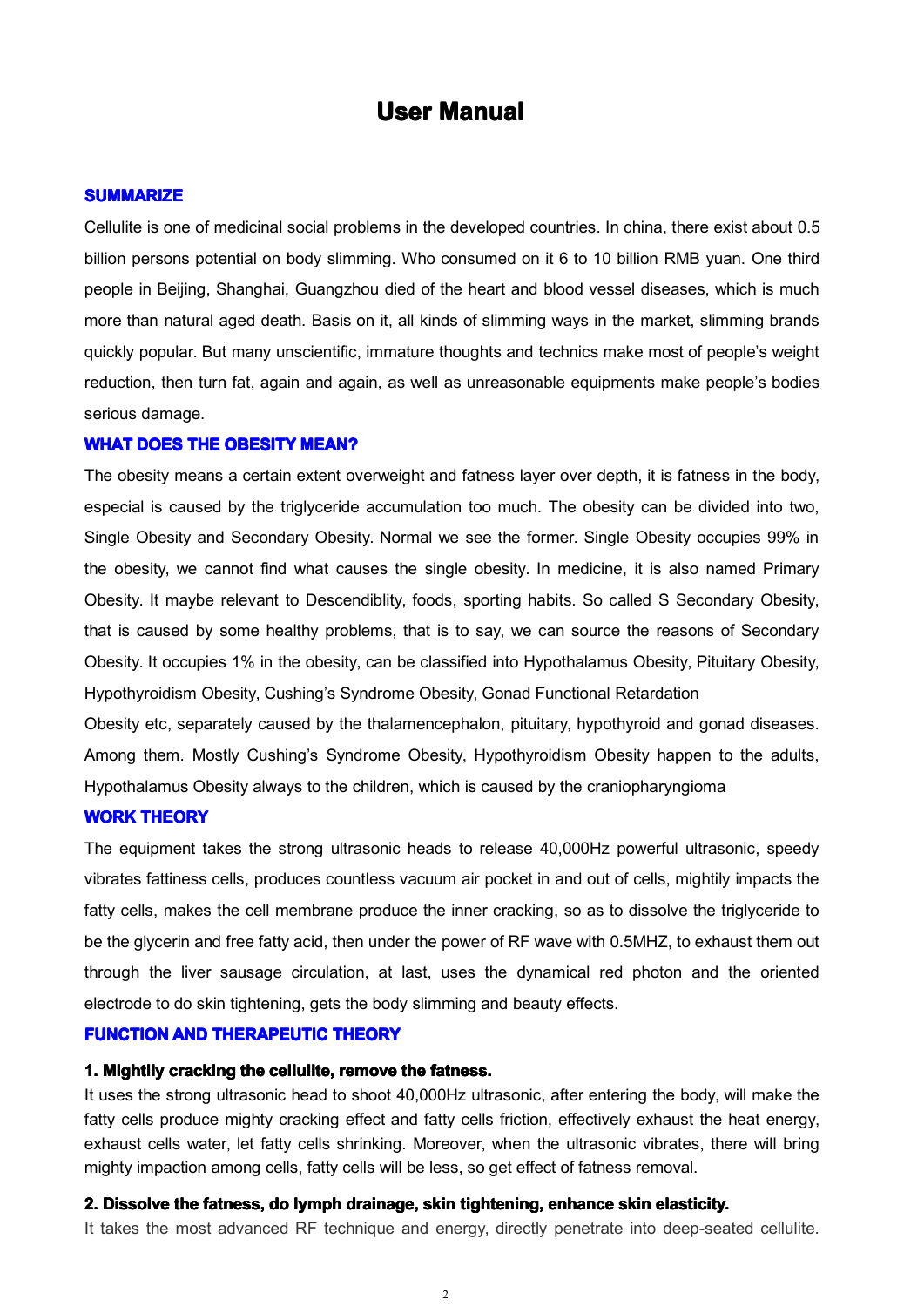With targeted oriented RF output, it makes the fatty cells in quick active state, produces heat friction, higher the partial temperature. Through the sweat gland, liver sausage circulation and lymph, exhaust the redundant fatness and toxins out of the body, so get the effect of cellulite dissolving.

## **3. Improve Improvethe orange tissues, tissues,slim and sculpture sculpturesculpturethe body contour. contour.contour.**

Through the electrode energy of the equipment, it produces biology waves to stimulate the body relevant points. With different frequencies and pulses, under many physics electron reciprocity, stimulate the fatness, let the body exercise, so exhaust the heat energy and fatness again, get the effect of sculpturing the body.

## **TECHNICAL ADVANTAGES**

- 1. Adopt the top ultrasonic liposuction technique in the world.
- 2. Suitable for all kinds of skin.
- 3. Comfortable, painless, woundless during the treatment.
- 4. Easy operation, easy study.
- 5. Non- exhaustion, low cost investment and quick high returns.

#### **FEATURES FEATURES**

- 1. Free operation, . non-anesthetic.
- 2. No ruggedness.
- 3. No bleeding, humidness and bruise.
- 4. No side effects, good effects, no rebounding phenomenon.
- 5. Woundless, will not influence the normal working and living.

## **SKETCH of the CONTROL PANEL**



#### modes. ENERGY, Upper and lower

## **DIAGRAM of the ACCESSORIES**

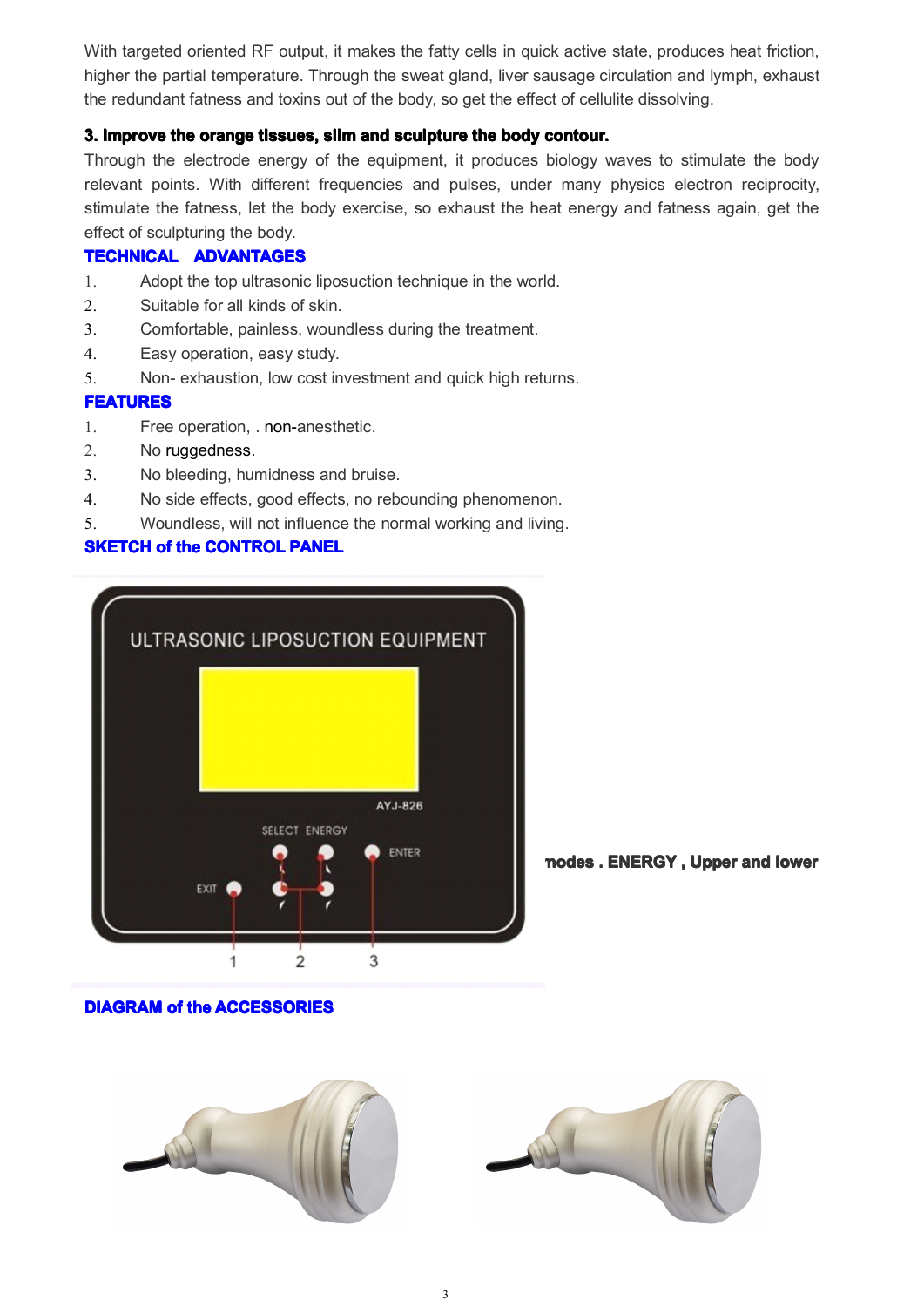

Oriented cellulite cracking color spectrum



trition Input Probe

#### **PACKING LIST**

| <b>Description</b>                                   | Qty             |
|------------------------------------------------------|-----------------|
| <b>Strong ultrasonic head</b>                        | 1 <sub>pc</sub> |
| <b>RF</b> head                                       | 1 <sub>pc</sub> |
| Oriented cellulite cracking head with color spectrum | <b>6pcs</b>     |
| <b>Face Nutrition Input Probe</b>                    | 1 <sub>pc</sub> |
| <b>Connective wire</b>                               | <b>6pcs</b>     |
| <b>Bandage</b>                                       | <b>6pcs</b>     |
| Power supply wire                                    | 1 <sub>pc</sub> |
| User manual                                          | 1pc             |

#### **SPECIFICATION**

**Voltage: Voltage:Voltage:Voltage:110/220V 110/220V Power:110W Power:110W G.W./N.W.: G.W./N.W.:14/11KGS**

#### **COURSE OF CELLULITE CELLULITE CRACKING CRACKING**

- 1. **Ultrasonic liposuction:** Through the strong ultrasonic, direct into the fatty layer, speedily vibrate deep-seated cellulite, produce numberless vacuum air packets, mightily strike the fatty cells, let them produce inner cracking, and dissolve to be the free fatty acid.
- 2. **RF dissolves dissolvesthe fatness:** Through high-effect RF energy, repromote the fatness dissolving, promote the body metabolism. Through liver sausage circulation exhaust the dissolved fatty acid out of lymph acid.
- 3. **Oriented liposuction:** After dissolving the fatness, use the oriented cellulite cracking head with color spectrum, to stimulate the relevants of the body, re-exhaust the heat energy and fatness.

#### **OPERATION OPERATION STEPS**

#### **A.** Ultrasonic Liposuction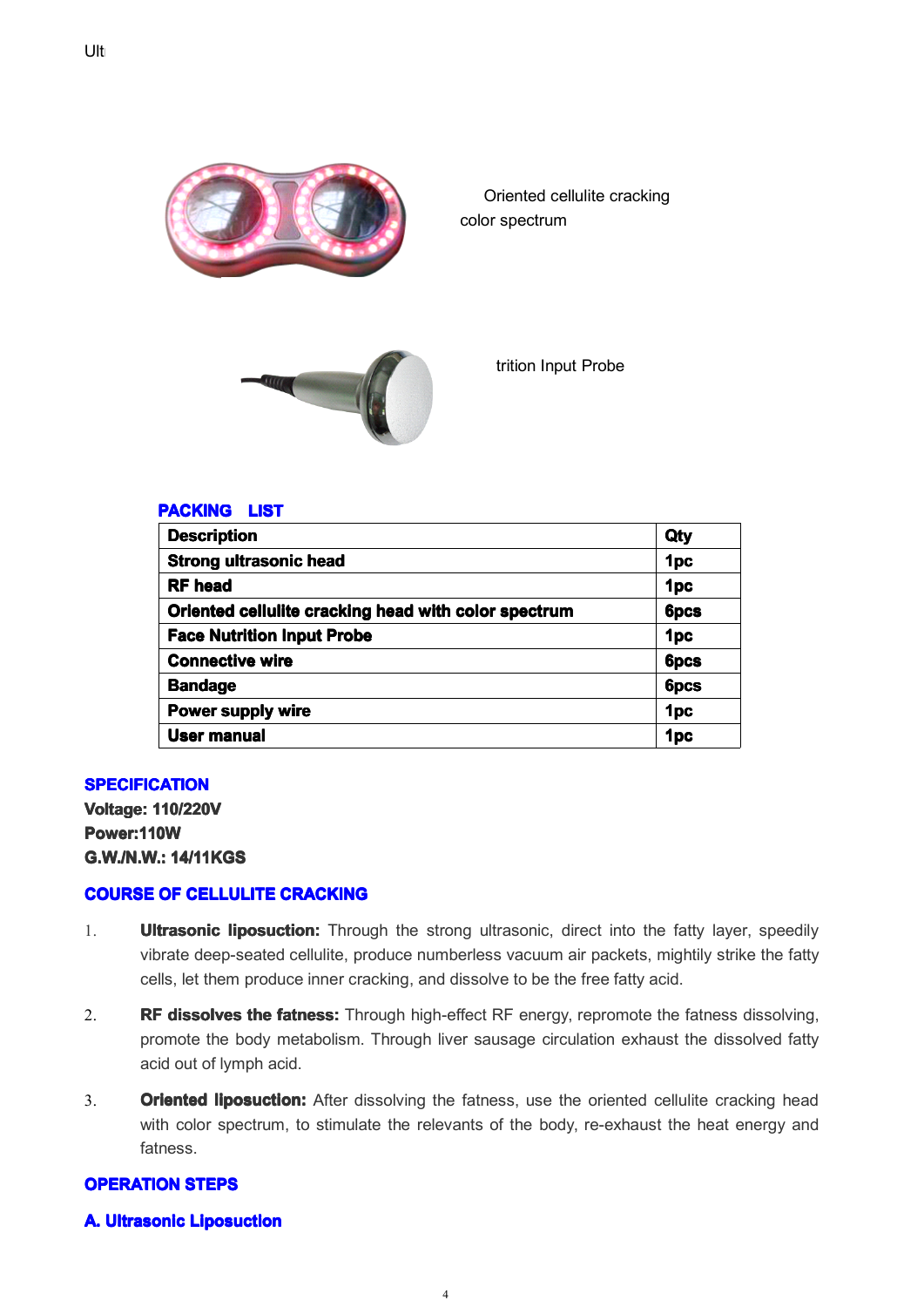- 1. Plug in the power supply. Switch on the power.
- 2. Apply relevant slimming or skin care products. Cream or frost products are suggested.
- 3. LCD light on, click Enter to enter the next step.
- 4. After entering the Main Menu, click UP or DOWN buttons to choose the function. The first step is Ultrasonic Liposuction, click Enter to make sure.
- 5. Ultrasonic Liposuction: Click the SELECT to located the time, the click ENERGY UP or ENERGY DOWN to adjust the working time. 5 to 8 minutes are suggested treatment time. Then click SELECT UP or SELECT DOWN button to adjust the working mode,2 wave types: Continuous wave and discontinuous wave. Continuous wave can penetrate the low-layer skin, discontinuous wave can penetrate deep-seated skin. Please choose the proper wave type and adjust the intensity according the customer's status. After adjustment, click ENTER to make sure, LCD will show 'Working', that means the machine starts working.
- 6. Do circling gesture, from both sides of thewaist, pull to the middle.
- 7. Finish operation, then click ENTER to pause working, click EXIT to go back the Main Menu.

## **B.** RF Dissolving Fat

- 8. The second step: **RF dissolving fat**. Click SELECT UP or SELECT DOWN button to adjust the working mode, click the SELECT to located the time ,the click ENERGY UP or ENERGY DOWN to adjust the working time.15 to 20 minutes about are suggested treatment time. Please adjust the intensity from low to high, according to the customer's status. After parameters adjustment, please click ENTER to make sure, then LCD will show ' Working', that means the machine is in working.
- 9. Finish operation, click ENTER to pause working, click EXIT to return the Main Menu.

## **C.** Oriented Liposuction

- 10. Place the oriented cellulite cracking heads with color spectrum, please bandage them up the fixed treated part.
- 11. The third step: **Oriented liposuction**, Click SELECT UP or SELECT DOWN button to adjust the working mode, click the SELECT to located the time ,the click ENERGY UP or ENERGY DOWN

to adjust the working time. 20 minutes are suggested treatment time. On the working modes, A is to clear the intestines, B aims at dropsy-type fatness, C aims at Muscle obesity. Please adjust the intensity from low to high according to the customer's status, and set the spectrum intensity maximum. After parameters adjustment, click ENTER to make sure, LCD will show 'Working', that means the machine start working.

12. Finish operation, click ENTER to pause working, click EXIT to return the Main Menu.

## **D. Face Nutrition Input**

- 13. The fourth step for face: Take off the ultrasonic head and replace it with nutrition input probe. Click the SELECT to located the time, the click ENERGY UP or ENERGY DOWN to adjust the working time. 5 minutes for half face is suggested. Then click SELECT UP or SELECT DOWN button to adjust the working mode, Please note, The face skin is thinner and tender then body skin, so we need to choose the lowest intensity for this treatment .
- 14. After finish all operations, please switch off the power, clean and disinfect all accessories, place them into original places well.

#### **Gesture suggestion**

On the belly

1. Take the Strong ultrasonic head, do circling gesture, from both





A



B



5